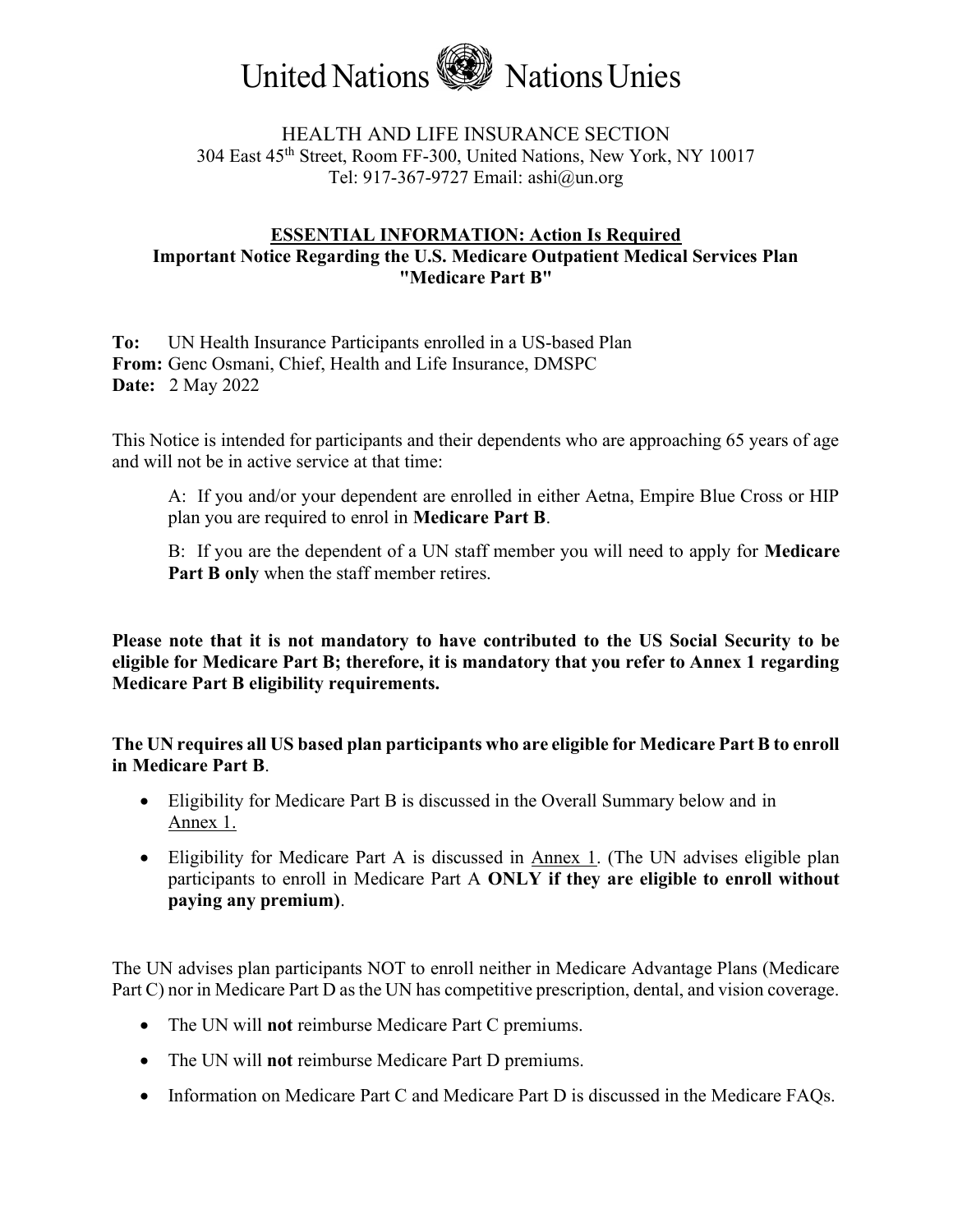### It is important to note the following:

This correspondence does not concern US Social Security Retirement Income.

- Social Security and Medicare are separate programs although both programs are administered by the Social Security Administration.
- The UN does not provide any recommendations or requirements regarding the applications for Social Security Retirement Income.
- When you contact the Social Security Administration, please apply for **Medicare Part B** only and for Medicare Part A if eligible to enroll without paying premiums. When you submit your application for Medicare Part B please ensure that you have the attached letter from the Social Security Administration (Annex 3).

### **Contents**

This Notice contains important information about your outpatient medical services (Medicare Part B) coverage under the UN Headquarters (UNHQ) Medical insurance plans and relevant information

There are four Annexes attached to this Notice:

**Annex 1** – Summary of Eligibility Rules for Medicare Part A  $\&$  B

Annex 2 – Medicare Frequently Asked Questions (FAQs)

Annex 3 – Letter from Social Security Administration

Annex 4 – Medicare Part B checklists and forms

Please read this Notice and the Annexes carefully.

## Overall Summary

Effective 1 January 2011, the UNHQ requires all UN After Service Health Insurance (ASHI) participants and their dependents enrolled in one of the US-based plans, who have reached the age of 65 and are no longer in active service, to enroll in Medicare Part B as soon as they become eligible. The UNHQ reimburses the Medicare Part B premium of all eligible ASHI participants enrolled in Medicare Part B upon receipt of proof of coverage/payment. Additional information regarding the reimbursement process can be found in Annex 2.

## ASHI participants eligible for Medicare Part B and required to enroll

- Medicare Part B enrollment is mandatory for all plan participants eligible for Medicare Part B who are enrolled in one of the U.S. based plans. All participants approaching 65 should enroll in Medicare Part B during the three  $(3)$  months before the  $1<sup>st</sup>$  day of their birth month to ensure that the Medicare Part B coverage is effective on the 1<sup>st</sup> day of the birth month.
	- o For example, if your date of birth were 7 December, you should enroll in Medicare Part B during the months of September, October or November so your Medicare Part B coverage would be effective 1 December.